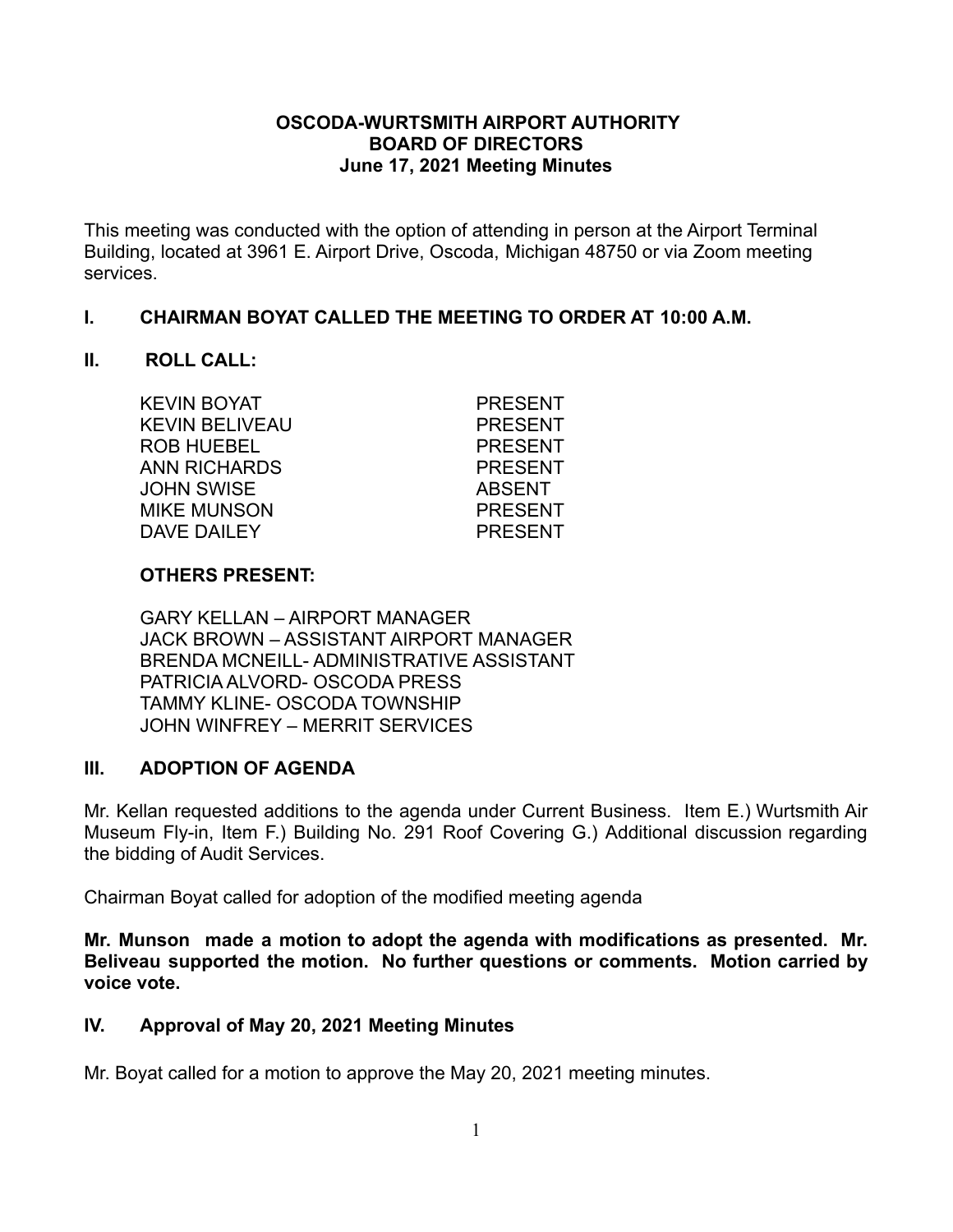**Mr. Huebel made a motion to approve the May 20, 2021, meeting minutes as presented. Ms. Richards supported the motion. No further questions or comments. Motion carried by voice vote.**

**V. Financial**

### **A. OWAA May 2021 Financial Report**

### **May 2021 Financial Report**

Ms. Richards and Mr. Kellan reviewed bank statements and financial transactions during the month of May 2021. A listing of bills processed for payment during May, totaling \$ 87,159.73, was provided to the board.

**Mr. Munson made a motion to accept the May 2021 financial activities report - - which includes payment transactions totaling \$ 87,159.73. Mr. Huebel supported the motion. Mr. Beliveau, Yes, Ms. Richards, Yes, Mr. Munson, Yes, Mr. Huebel, Yes, Mr. Boyat, Yes. Motion carried.**

#### **VI. Current Business**

## **A. MDOT Grant for Runway Pavement Sealing and Marking– Resolution No. 2021-04**

OWAA periodically participates in an MDOT- Bureau of Aeronautics sponsored program for application of crack sealing and to refresh painted markings on airfield pavements. MDOT-AERO bundles a number of airport projects together, solicits bids and contracts with the pavement sealing and paint marking contractors. OWAA has been invited to participate in the 2021 program – at no cost to the Airport Authority. The primary source of funding is in the form of FAA Block Grant to the State of Michigan. The allocation and cost sharing are demonstrated below.

| Federal Share      | \$67,921.00 |
|--------------------|-------------|
| Maximum MDOT Share | \$89.00     |
| Sponsor Share      | \$0.00      |

**Estimated Project Cost | \$68,010.00 |** 

MDOT – AERO administers this program by establishing grant agreements with the benefitting airports. A copy of the proposed grant agreement was provided to members of the Board. Additionally, acceptance of MDOT- AERO grant agreements are to be demonstrated by submitting an adopted resolution. Mr. Kellan reported that OWAA Resolution No. 2021-04 has been prepared for that purpose.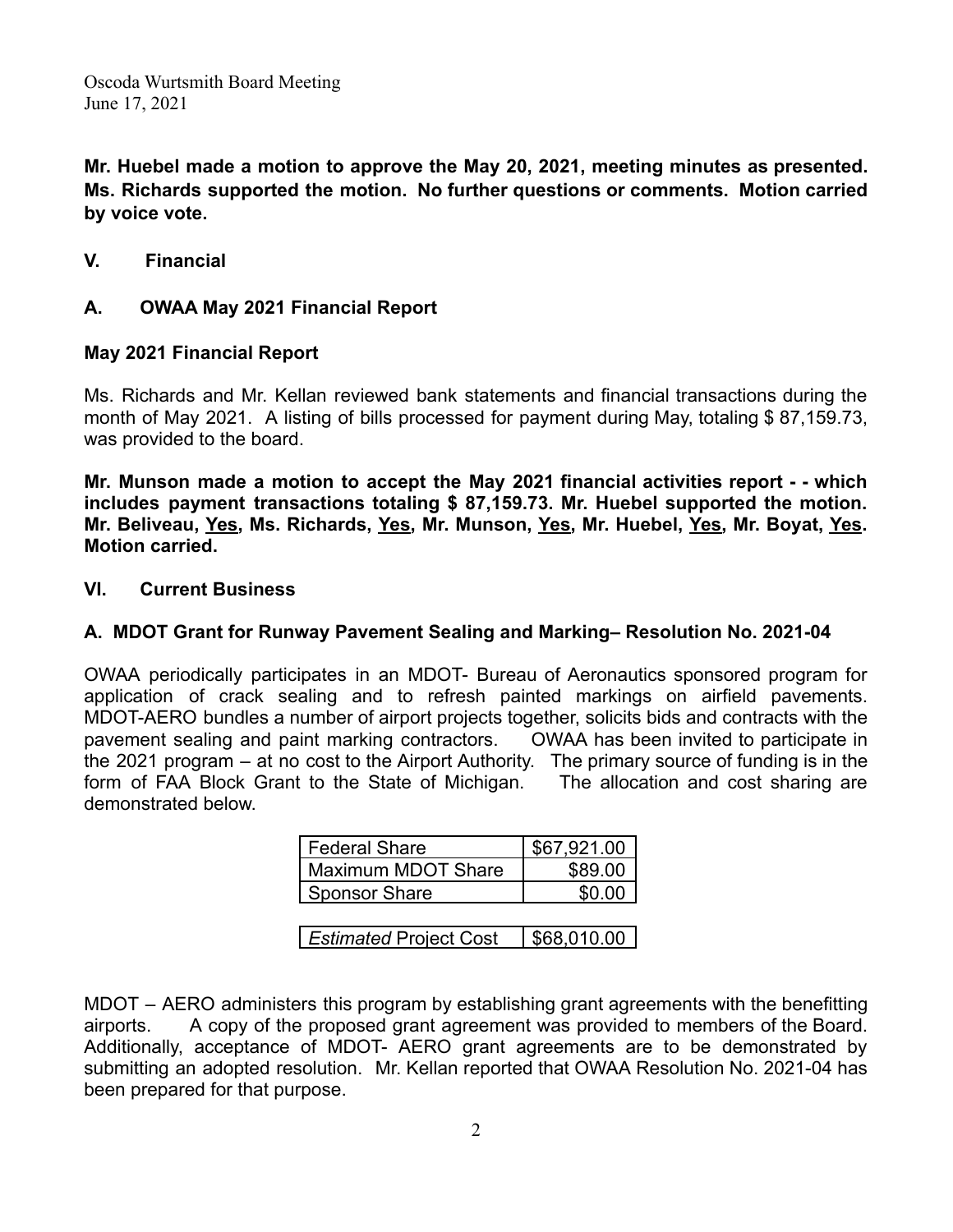**Mr. Munson made a motion to adopt Resolution No. 2021-04 which provides authorization for Airport Manager Kellan to sign and submit the proposed grant agreement to MDOT-AERO in order to secure participation in the 2021 pavement crack sealing and paint marking program. Ms. Richards supported the motion. Mr. Beliveau, Yes, Ms. Richards, Yes, Mr. Munson, Yes, Mr. Huebel, Yes, Mr. Boyat, Yes, Motion carried**.

Mr. Munson asked Mr. Kellan when this project would take place. Mr. Kellan said after the Grant is put into place the State would then provide dates.

Mr. Beliveau asked Mr. Kellan if comments received from Mr. Eppert were problematic. Mr. Kellan responded that he appreciates Mr. Eppert's assistance with identifying specific grant agreement obligations.

#### B. **Hire a Heavy Equipment Mechanic / Operator**

Airport Manager Kellan and Assistant Airport Manager Brown offered a recommendation to hire a heavy equipment mechanic / operator in support of airfield maintenance operations. After evaluating wage scales from Alcona, Iosco and Ogemaw County Road Commissions, Staff is recommending a starting wage of \$23.00 per hour. Therefore, the estimated total annual expense for the additional employee, including benefits, is anticipated to be approximately \$80,000 per year.

**Mr. Munson made a motion to authorize Staff to recruit and hire a heavy equipment mechanic / operator with the advertised starting wage being \$23.00 per hour plus full company benefits as set forth within the OWAA Policy and Personnel Policy. Mr. Beliveau supported the motion. Ms. Richards, Yes, Mr. Munson, Yes, Mr. Huebel, Yes, Mr. Beliveau, Yes, Mr. Boyat, Yes. Motion carried.**

#### C. **Airport Manager Notice of Retirement**

The Airport Manager contract obligates the Manager to provide three (3) months' notice in advance of an intent to resign - - unless the parties agree otherwise. Mr. Kellan provided a letter to the Board with his notice of intention to retire from OWAA service – as of September 17, 2021. Mr. Kellan also noted that his letter offers to incrementally extend his service beyond that date in the event of the transition to a replacement is not yet complete.

Board members took turns expressing appreciation for Mr. Kellan's service with Oscoda-Wurtsmith Airport Authority and shared best wishes for Mr. Kellan's retirement. Mr. Kellan thanked everyone.

Chairman Boyat called for a motion to accept Mr. Kellan's notice to resign from OWAA service.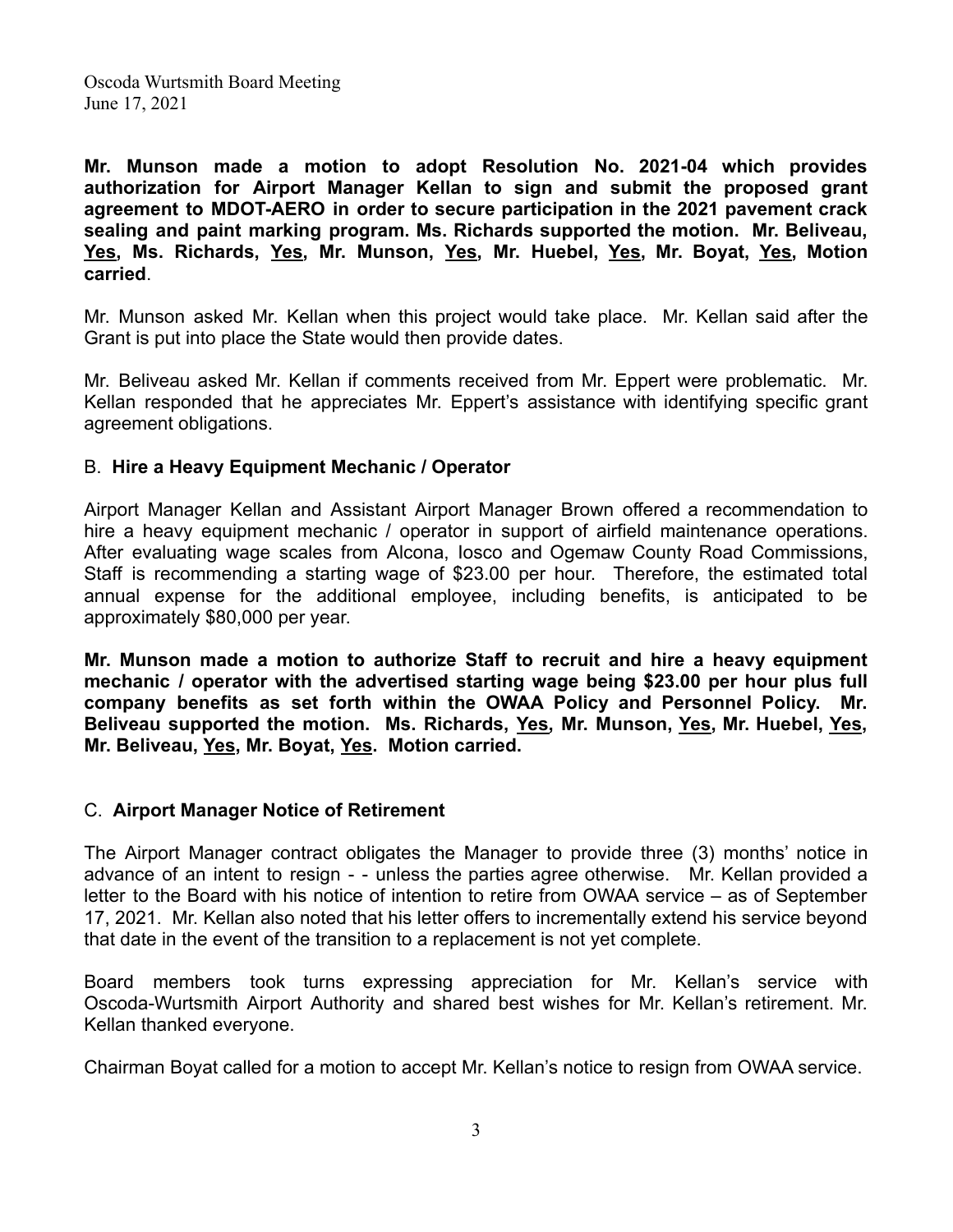**Mr. Beliveau made a motion to regrettably acknowledge and accept Mr. Kellan's notice of intent to retire from OWAA service as Airport Manager. Mr. Munson supported the motion with regrets. Mr. Munson, Yes, Mr. Huebel, Yes, Mr. Beliveau, Yes, Ms. Richards, Yes, Mr. Boyat, Yes. Motion carried.**

#### D. **Airport Manager Replacement and Succession Planning**

Mr. Kellan reported during previous meetings there has been discussion about supplementing the airport management structure. Those discussions included the concepts of contracting with professional service providers and / or hiring an additional staff administrator.

Mr. Kellan suggested that transition because of his retirement might now be the right time to also reconfigure the Airport management structure. He suggested that the Airport Board might choose to task a committee to work with Staff for developing and implementing an Airport management succession plan. If so, it will be helpful to first define the configuration to be achieved. As an example, the resulting re-configuration might be structured as follows:

1. Establish an Airport Director position to provide focus upon executive, financial, planning and economic development functions.

2. The replacement Airport Manager would then be responsible for the maintenance of buildings, airfield pavements , snow removal operations and for overseeing contracted services.

Mr. Munson and Mr. Beliveau expressed agreement with the suggested re-structuring. Mr. Kellan suggested that Assistant Mangar - - Mr. Jack Brown be invited to participate in the succession planning. Chairman Boyat and board members generally expressed agreement.

Chairman Boyat agreed this would be a good time to start and suggested the committee consists of three board members- Chairman, Mr. Munson and Mr. Beliveau or Ms. Richards. Ms. Richards suggested Mr. Beliveau serve on the succession planning committee. Mr. Beliveau agreed.

Chairman Boyat suggested meeting the following week to get started. A meeting date was set for Monday, July 23, 2021 at 9:00 a.m. with Mr. Boyat and Mr. Munson. Mr. Beliveau was not available to participate in the first meeting.

#### E. **Wurtsmith Air Museum Fly-in**

Mr. Kellan reported receiving a letter from the Wurtsmith Air Museum - - seeking authorization to host their Annual Pancake Breakfast and Fly-in event during the weekend of August 21<sup>st</sup> and 22<sup>nd</sup>, 2021. Mr. Kellan sought permission to issue a Special Events Permit for the event.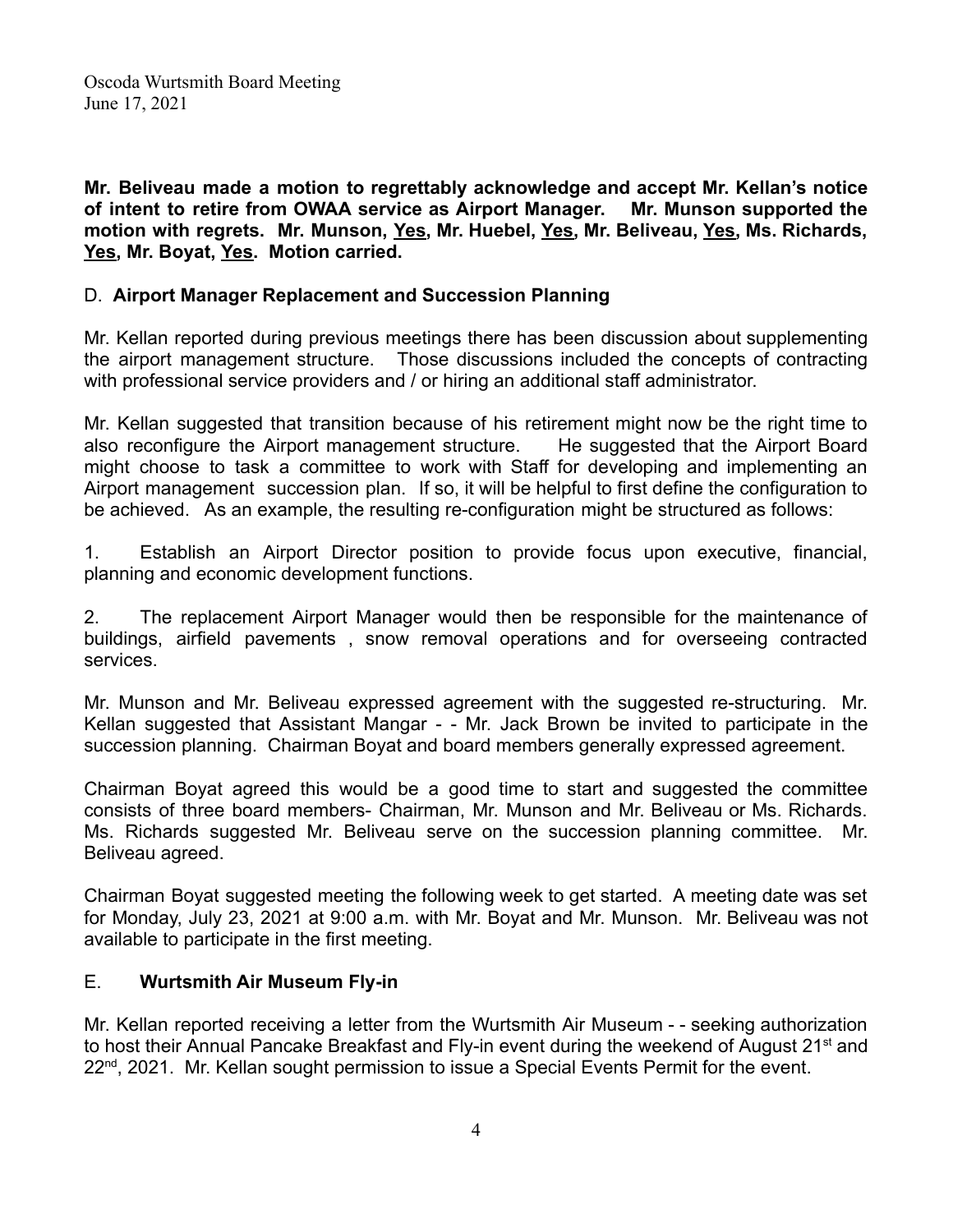**Mr. Munson made a motion to authorize Mr. Kellan to issue a Special Events Permit to the Wurtsmith Air Museum for the purpose of a Pancake Breakfast and Fly-in event to take place August, 21st and 22nd , 2021. Mr. Huebel supported the motion. Mr. Huebel, Yes, Mr. Beliveau, Yes, Ms. Richards, Yes, Mr. Munson, Yes, Mr. Boyat, Yes. Motion carried.**

#### F. **Building No. 291 Roof Covering**

Building No. 291 is approximately 1,600 square feet building. It is being utilized by a contractor that provides environmental contamination monitoring and remediation support services on behalf of the United States Air Force. That Air Force contract has recently been awarded to a different company. The new company – CTI and Associates Inc. wishes to assume the lease for continued use of Building No. 291. Representatives of CTI and Associates Inc. have inspected the building. They have identified a number of needed repairs - - which includes a suspected roof leak. Therefore, representatives of CTI are seeking a commitment from the Airport Authority to make the needed repairs - - including repair or re-shingling the roof - - if necessary. Mr. Kellan sought authorization from the board to seek bids to re-roof Building No. 291 - - if it is determined to be necessary. .

**Mr. Beliveau made a motion to authorize Staff to seek bids in preparation to re-roof building No. 291. Mr. Munson supported the motion. Mr. Beliveau, Yes, Ms. Richards, Yes, Mr. Munson, Yes, Mr. Huebel, Yes, Mr. Boyat, Yes. Motion carried.**

#### G. **Auditing Services**

Mr. Kellan reminded the board that the professional services agreement with Anderson, Tackman & Associates , for providing annual financial auditing, is complete. The Airport Board has previously directed Staff to solicit competitive proposals from public accounting firms for providing annual financial audit services. Mr. Kellan suggested that with upcoming Airport Management transition, that the Board might consider extending the Anderson, Tackman & Associates agreement through the Airports management transition. Mr. Kellan said if the board were agreeable, he would ask Anderson, Tackman & Associates to provide a proposal for extending the auditing services agreement for one more year.

**Mr. Munson made a motion to allow Staff to request a proposal for an additional year of auditing services for the 2021 fiscal year from Anderson, Tackman & Associates. Mr. Beliveau supported the motion. Ms. Richards, Yes, Mr. Munson, Yes, Mr. Huebel, Yes, Mr. Beliveau, Yes, Mr. Boyat, Yes. Motion carried.**

- VII **Airport Manager Comments**
- A. **Taxiway Crack Sealing and Paint Markings**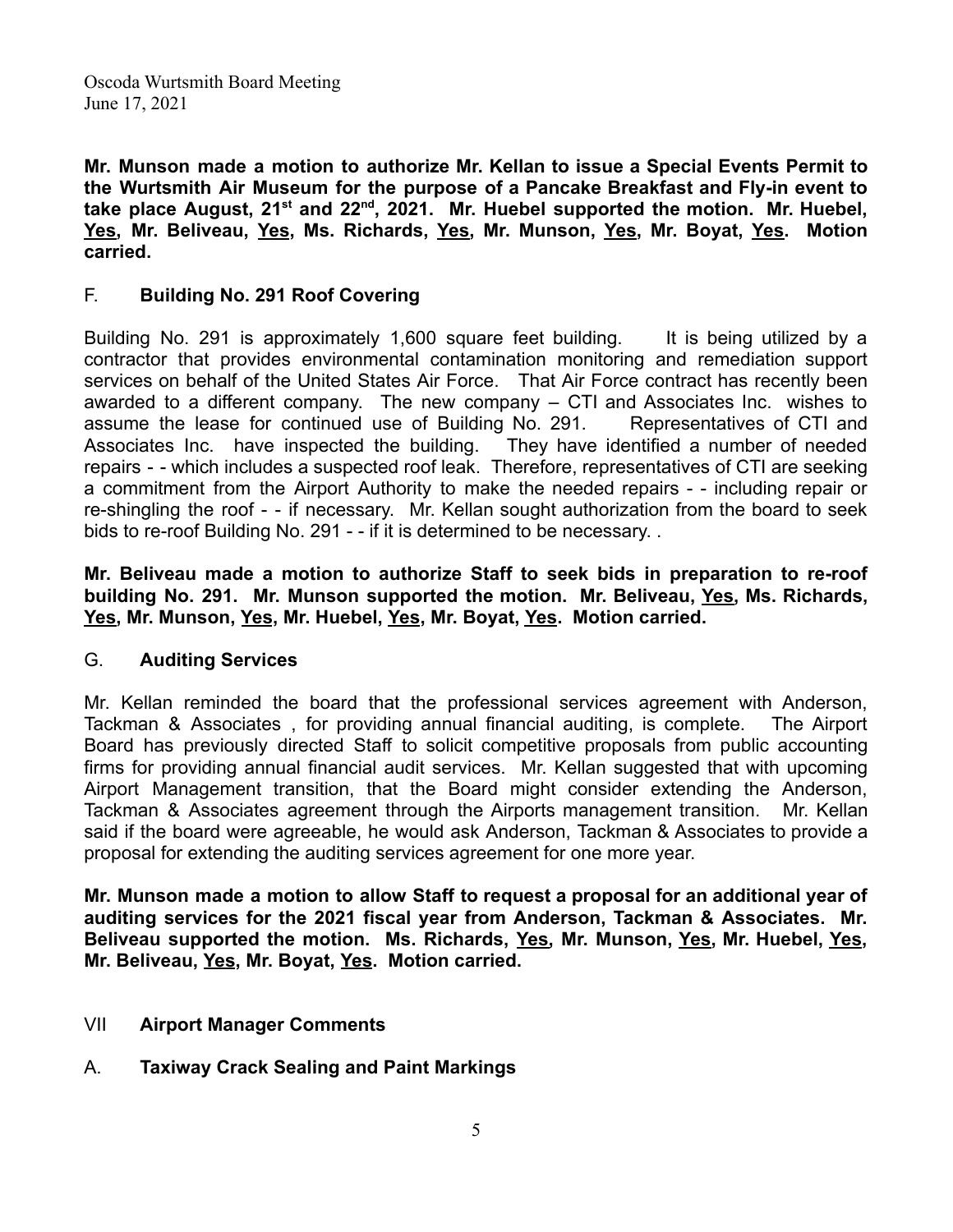Mr. Kellan reported the project is tentatively scheduled for late July or early August.

## B. **USAF Mobility Guardian 2021 Exercise at OWAA**

Mr. Kellan reported the exercise has been completed and OWA received many positive remarks from representatives of the Air Force. He reported that there has already been some discussion about the Air Force utilizing OWA for similar training exercises.

## C. **NORAD-NORTHCOM Military Exercise at OWA**

Mr. Kellan remined the Airport Board that they have previous provided authorization for NORAD-NORTHCOM to perform military exercises at OWA. He reported that the exercise is still on schedule to take place during mid-July, 2021.

## D. **Michigan Launch Initiative**

No additional information to report on the Michigan Launch Initiative at this time.

Mr. Kellan reported that Michigan Aerospace Manufacturer's Association will again be hosting the annual "North American Space Summit" ( NASS) . He reminded board members that OWAA and Charter Township of Oscoda shared an exhibitor's booth during the 2020 NASS. Mr. Kellan has been in contact with Oscoda Township Economic Improvement Coordinator, Mr. Dickerson regarding their desire to share an exhibitor's booth once again. Mr. Kellan said he is planning to bring information about this year's NASS event during July board meeting.

Mr. Munson asked when the North American Space Summit would take place. Mr. Kellan said he believes it takes place during the final week of August.

Mr. Boyat asked Mr. Kellan for clarification on the FAA application for the Launch Operator License. Mr. Kellan said the application process was originally planned to start during June 2021. It is his understanding that the application process is now scheduled to commence during July of 2021. It is estimated to be an 18-month process, therefore Staff does not anticipate an FAA determination until sometime during the year 2023

# E. **Kalitta Air- Hangar 10 Development**

Mr. Kellan reported that the Hangar No. 10 construction project is underway. The construction crew has been breaking and pulling out concrete sections of Iosco Apron. Mr. Kellan reported that it was his understanding that the construction company anticipates completing the foundation during this 2021 construction season.

# F. **FBO Cell #4 Roof Covering**